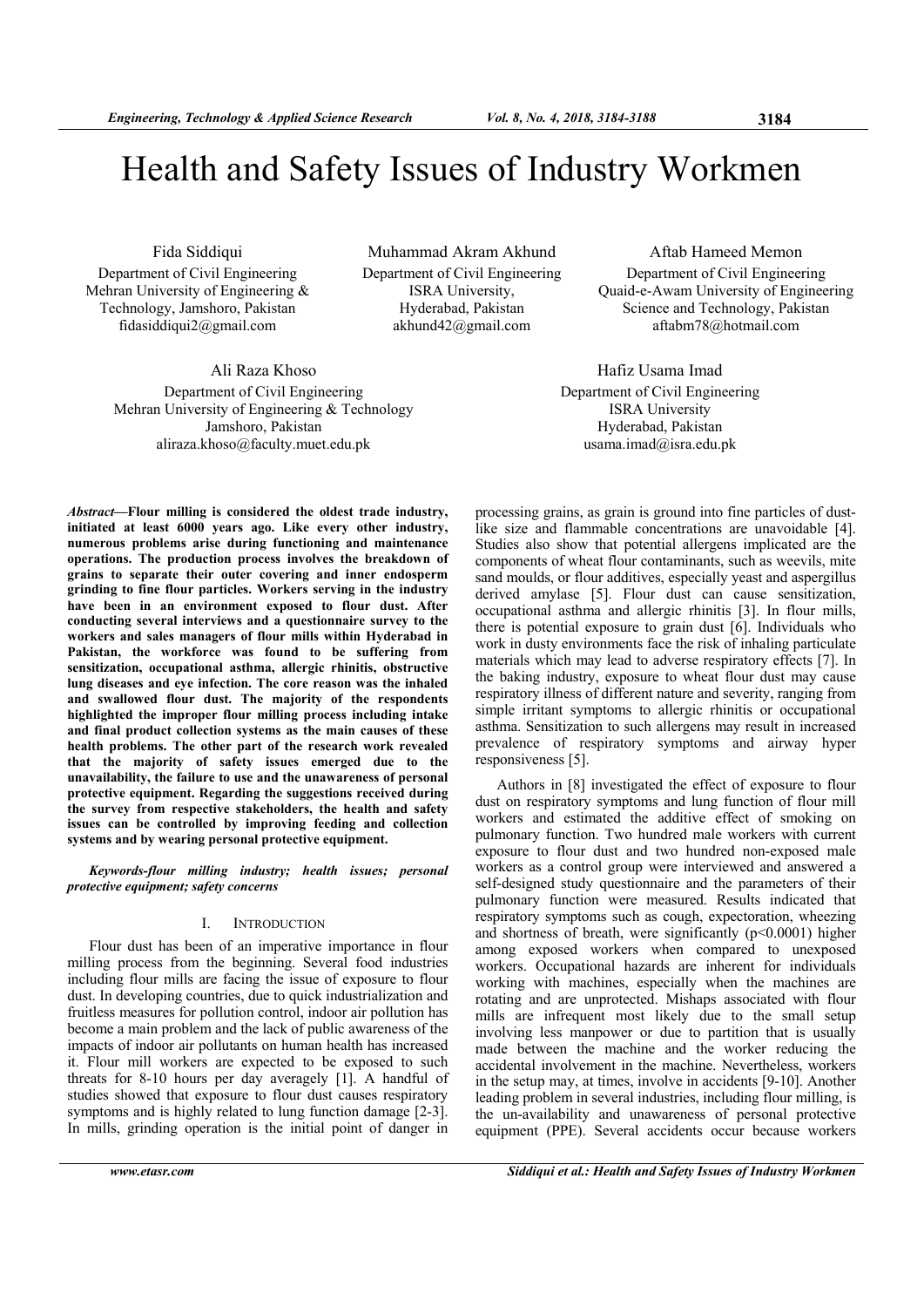ignore safety measures during working hours. In many of the industries of developing countries, the unavailability of PPE is very common. In some industries, PPE is available but there are no regarding rules and regulations and no training is provided to ensure the use of PPE. Study of some companies in Nigeria's north-eastern states shows that the causes of accidents in companies are the carelessness of the workers and to some extent the lack of machinery maintenance [11].

Chronic obstructive pulmonary disease (COPD) is a global health concern. According to the World Health Organization (WHO), it is presently the sixth leading cause of death in the world. Indoor and outdoor air pollution and tobacco exposure are the main reasons. The burden of COPD in Asia is at present greater than that in the developed western countries [12]. There are about 75,000 workers in the United Kingdom baking industry [13] with some 24,000 in occupations where exposure to flour is likely [14]. A smaller but unidentified number of workers are involved in milling and wheat processing. Results from the surveillance of work-related and occupational respiratory disease (SWORD) project suggest an annual incidence of occupational asthma among bakery workers of at least one per  $1000$  [15]. Aerosols like fine particles,  $SO_2$  and CO gases can enter into the trachea-bronchial and create frustrating effects in the respiratory tract. If exposed to pollution, the usual response of an individual would be in the forms of bronchospasm, cough, excessive production of mucus etc. and can lead to emphysema, fibrosis of the lungs if exposure is chronic [16].

The current study on flour mills revealed that workers are at substantial risk with two main problems causing severe health issues and accidents. The first one is the improper flour milling process including intake and final products collection systems. The second problem is the unawareness and unavailability of PPE. The intake system of feeding the wheat and the final product collection methods were the main causes of exposure to dispersed flour dust. There was neither a controlled mechanical system for opening the gate of intake hopper nor proper underground pits to place the bulk amount of wheat. On the other side, the concrete tanks built to collect and store the final products were uncovered. Packing was carried out simultaneously. Workers were required to put wheat from the intake hopper simultaneously when the bucket elevator was lifting grains to drum sieve. During this entire feeding process intake, hopper's gate remained open and ample amount of dust was found rushing out and was directly inhaled. Allergic rhinitis, asthma, obstructive lung diseases, and sensitization were found common in workers of these flour mills, in different ratios, elaborated in the result section. This study has been carried out on the flour mills of Hyderabad city, Pakistan in early 2017.

## II. MATERIALS AND METHODS

Numerous studies were taken into consideration to finalize the issues of flour mills' workmen to solidify our work. Initially, various reasons which contribute to the raising of accident rate and health issues at flour mills were identified from previously conducted research works throughout the world. As a part of the preliminary survey, unstructured

interviews of workers, technicians, and managers of flour mills were conducted to finalize factors. A questionnaire was then prepared. It contained the factors to analyze the severity level and the workers were asked to fill up. Collected data was analyzed by average index (AI) technique utilizing the statistical package for the social sciences (SPSS). The collaboration of flour milling technical, administrative and working staff helped to map out possible remedial measures and recommendations. The pictorial view of the methodology is shown in Figure 1.



Fig. 1. Methodological flowchart

### III. RESULTS AND DISCUSSION

The AI value, calculated with the equations adopted from [17-18] is used in this research for factor analysis. The respondents were asked to encircle the appropriate item according to their experience. Data was collected by a survey conducted through questionnaires. Quantitative data analysis was done based on the Likert scale (1-5). Various demographical variables were inquired from the respondents along with the main focused health and safety issues of the industry. The respondents were a variety of people: workers, technicians and sales managers and their respective percentages are mentioned in Figure 2 whereas Figure 3 reports the number of years of experience of the respondents.



*www.etasr.com Siddiqui et al.: Health and Safety Issues of Industry Workmen*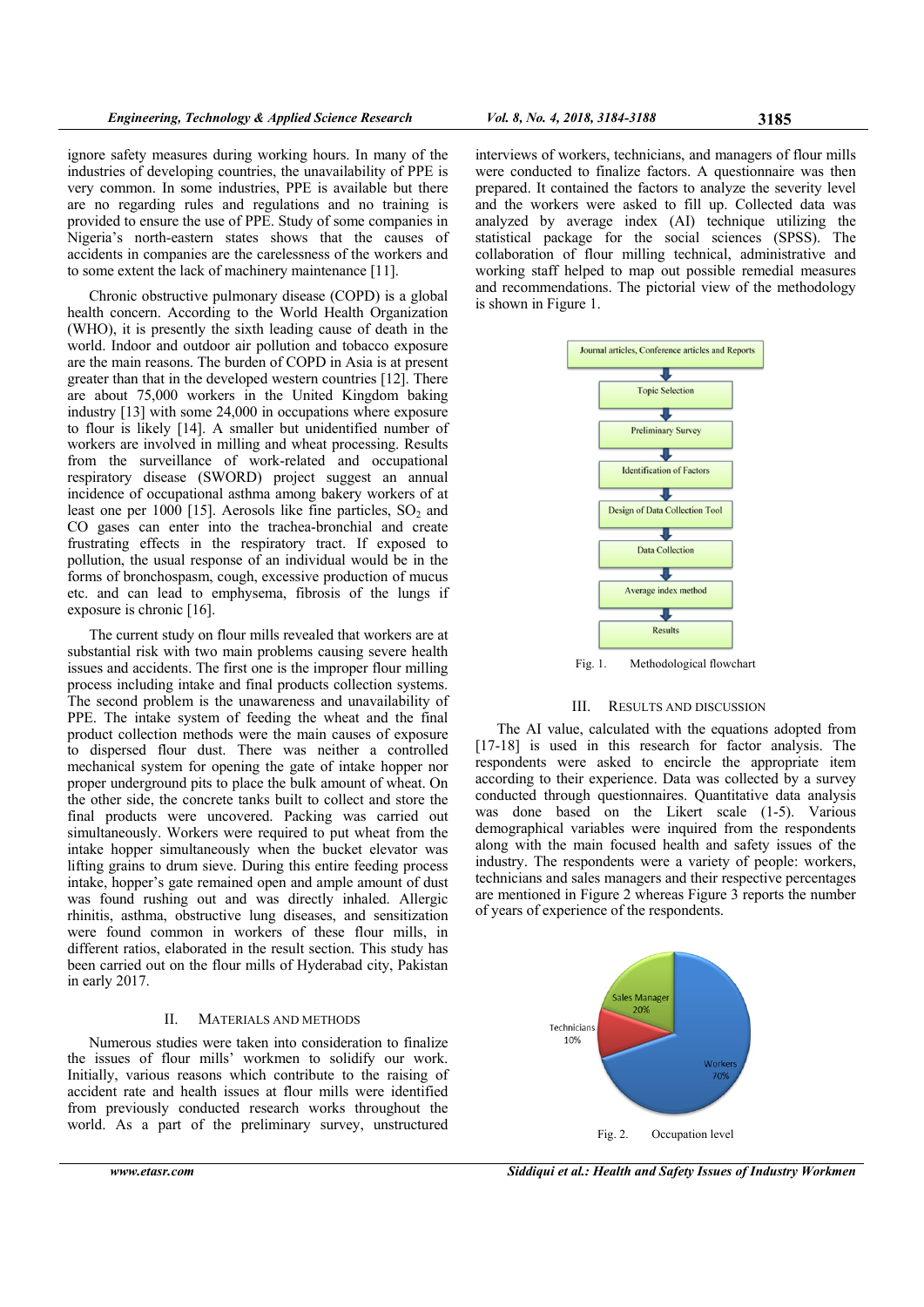Regarding the demographic portion, the bar-chart shown in Figure 4 depicts that majority (16) of people were uneducated as they were at a 'worker' grade in the industry. Twelve workers were educated up to a primary level only. Collectively, technicians and sales managers only were found out to be educated up to the graduation level.



Table I enlists all the factors that contribute to accidents and health issues at flour mills along with their corresponding AI values. Data analysis showed that dispersion of flour dust is found common in all flour mills with the highest severity level (AI=4.3). 36 out of 40 stakeholders collectively identified this factor as severe and very severe for creating health concerns. This dust is inhaled, swallowed and absorbed by workers leading to various diseases. Results reveal that the reasons behind dispersion of flour dust were the improper feeding system of grain and the improper final product collection system as shown in Figure 6. The second, third and fourth most critical factors are failure, unavailability and unawareness to use PPE with average index values of 3.72, 3.65 and 3.25 respectively. These three factors lead to accidents. As the owners of these small-scale flour mills are just concerned with the monetary benefits, no use of PPE was observed. Because of being less educated, almost all workers were unaware of the safety measures which could be taken on site during working. That's why 24 respondents marked 'failure to use PPE' as

'severe'. Apart from these reasons, the other leading causes of accidents were found to be the improper and heavy lifting of flour bags by the workers. Many workers were less experienced so, they weren't good at proper and easy techniques for lifting objects. Figure 5 highlights the three main processing systems that contribute in flour dust dispersion. Respondents had the choice to mark multiple options if more than one system contributed to the indoor air pollution. The systems marked come under category of flour milling process and nearly all workers, technicians and sales managers marked flour milling process as a cause of flour dust dispersion. Thus, the systems need to be assessed properly in order to avoid such problems.



Fig. 5. The systems contributing in flour dust dispersion

The preliminary survey performed at different flour mills in the region of Hyderabad consisted of questions regarding whether the workers were suffering from any health issues before joining their milling job. As the workers' experience ranged from 3 to 6 years, the majority of people readily responded that they faced these issues during their current job. As shown in Figure 7, workers were found suffering from different health issues such as allergic rhinitis, sensitization, occupational asthma and lung diseases mainly because of the flour dust inhaled during working hours. It is known that smoking also leads to various diseases, so a question was deliberately asked in the questionnaire regarding the smoking habits of workers. Analysis showed that only 5% people were smokers which further strengthened the results of multiple health issues due to flour dust dispersion.



Fig. 6. Critical factors those contribute to accidents and health issues at flourmills

*www.etasr.com Siddiqui et al.: Health and Safety Issues of Industry Workmen*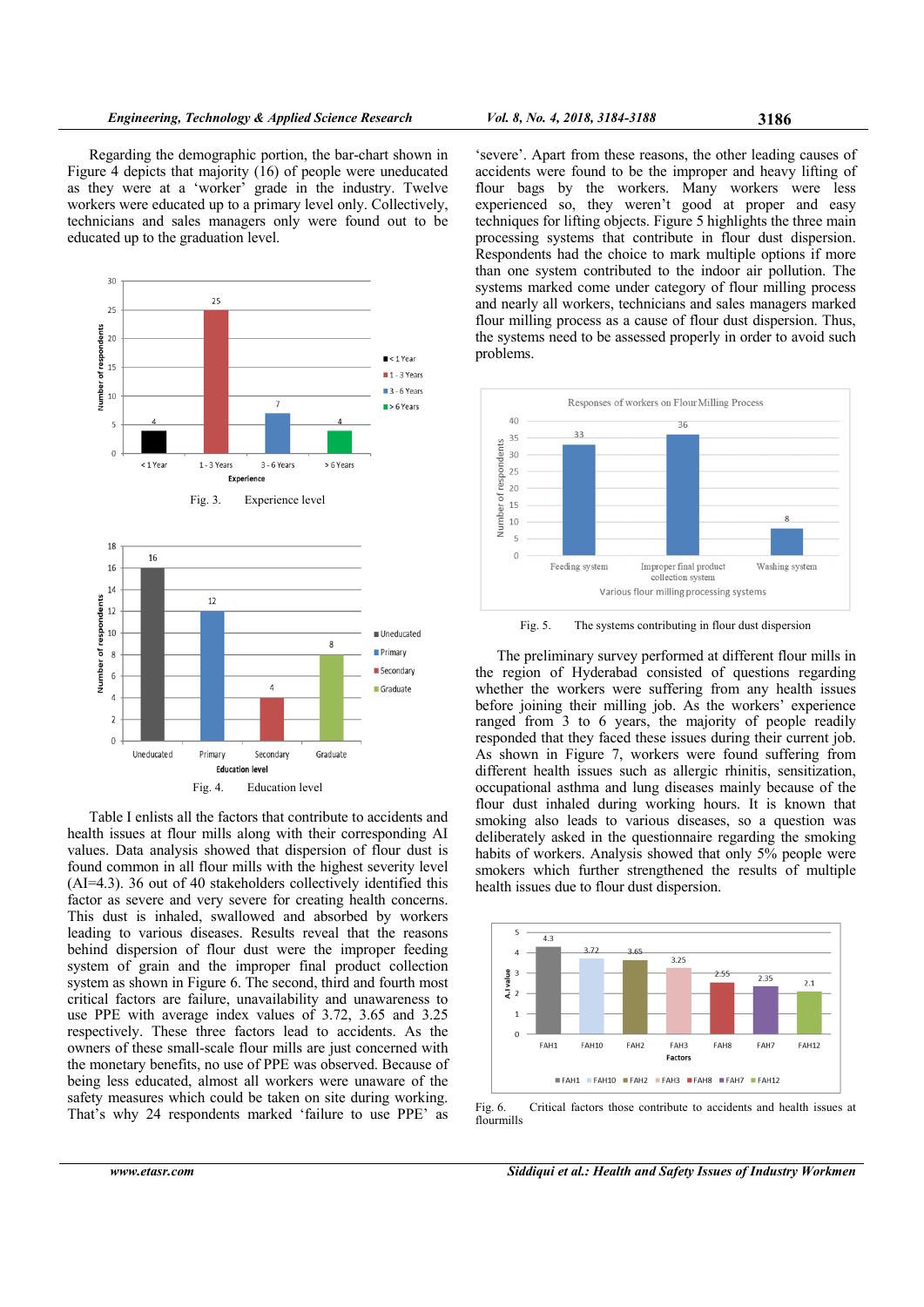| #                | <b>Factors</b>                                         | <b>NS</b>      | <b>SS</b> | MS             | S              | VS             | AI   | Median | Rank |
|------------------|--------------------------------------------------------|----------------|-----------|----------------|----------------|----------------|------|--------|------|
| $FAH_1$          | Dispersed flour dust                                   |                | 2         |                | 16             | 20             | 4.30 | 4.50   | 01   |
| FAH <sub>2</sub> | PPE unavailability                                     | $\theta$       | 2         | 14             | 20             | $\overline{4}$ | 3.65 | 4.00   | 03   |
| $FAH_3$          | PPE unawareness                                        | 4              | 3         | 16             | 13             | 4              | 3.25 | 3.00   | 04   |
| $FAH_4$          | Electrical shock incident                              | 34             | 6         | $\theta$       | $\overline{0}$ | $\theta$       | 1.15 | 1.00   | 16   |
| FAH <sub>5</sub> | Noise sparking                                         | 30             | 10        | $\Omega$       | $\theta$       | $\theta$       | 1.25 | 1.00   | 13   |
| $FAH_6$          | Sparking                                               | 39             |           | $\Omega$       | $\theta$       | $\theta$       | 1.02 | 1.00   | 17   |
| FAH <sub>7</sub> | Improper lifting                                       |                | 24        | 15             | $\Omega$       | $\theta$       | 2.35 | 2.00   | 06   |
| $FAH_8$          | Carrying heavy loads                                   | $\overline{c}$ | 18        | 16             | 4              | $\mathbf{0}$   | 2.55 | 2.50   | 05   |
| FAH <sub>9</sub> | Improper gripping                                      | 26             | 14        | $\theta$       | $\theta$       | $\mathbf{0}$   | 1.35 | 1.00   | 12   |
| $FAH_{10}$       | Failure to use PPE                                     | 1              |           | 10             | 24             | $\overline{4}$ | 3.72 | 4.00   | 02   |
| $FAH_{11}$       | Lifting greasy objects                                 | 32             | 8         | $\theta$       | $\overline{0}$ | $\theta$       | 1.20 | 1.00   | 14   |
| $FAH_{12}$       | Poor physique                                          | 9              | 18        | 13             | $\overline{0}$ | $\theta$       | 2.10 | 2.00   | 07   |
| $FAH_{13}$       | Objects having sharp edges                             | 30             | 10        | $\theta$       | $\theta$       | $\theta$       | 1.25 | 1.00   | 13   |
| $FAH_{14}$       | Foot injuries due to dropped objects                   | 9              | 30        | 1              | $\theta$       | $\theta$       | 1.8  | 2.00   | 10   |
| $FAH_{15}$       | Slipped disc due to improper posture in object lifting | 5              | 35        | $\theta$       | $\theta$       | $\Omega$       | 1.87 | 2.00   | 09   |
| $FAH_{16}$       | Strains to wrist or fingers                            | 5              | 35        | $\mathbf{0}$   | $\overline{0}$ | $\mathbf{0}$   | 1.92 | 2.00   | 08   |
| $FAH_{17}$       | Sprains, wounds hernias, fractures                     | 6              | 33        |                | $\theta$       | $\theta$       | 1.87 | 2.00   | 09   |
| $FAH_{18}$       | Getting hit by falling objects from overhead           | 9              | 31        | $\Omega$       | $\theta$       | $\theta$       | 1.77 | 2.00   | 11   |
| $FAH_{19}$       | Falling in open tank without cover in level floor      | 33             | 7         | $\mathbf{0}$   | $\mathbf{0}$   | $\mathbf{0}$   | 1.17 | 1.00   | 15   |
| $FAH_{20}$       | Accidents due to poor lighting                         | 32             | 6         | $\overline{c}$ | $\overline{0}$ | $\mathbf{0}$   | 1.25 | 1.00   | 13   |

TABLE I. FACTORS CONTRIBUTING HEALTH AND SAFETY ISSUES

### IV. REMEDIAL MEASURES TO CONTROL HEALTH AND SAFETY ISSUES

The following measures are suggested:

- 1. The mill owners must ensure proper use of PPE.
- 2. The workers should demand the usa of PPE to minimize the risk of accidents.
- 3. Health and safety seminars should be conducted at a local level in languages understood by the workers.
- 4. Intake and collection system should be modified.
- 5. Processing facilities should be designed in a way that there should be a proper mechanical system of opening the gate of intake hopper.
- 6. Underground pits of reasonable height should be built or grain intake pits on the ground should be designed to feed the bulk amount of wheat at once to reduce continuous exposure to dust.
- 7. The tank, where final products are collected and packed should be covered in order to prevent flour dispersion in the surrounding environment.
- 8. Simultaneous packing and production should be avoided by increasing the size of final product collection tanks without compromising demand and supply.

#### V. CONCLUSION AND RECOMENDATIONS

Being the oldest one at the global level, flour milling industry is frequently prone to hazard issues especially at local and regional levels that are not being monitored properly. This cross-sectional study is based on unstructured interviews and questionnaires. It was carried out in order to identify the health and safety issues of flour milling industry workmen of Hyderabad, Sindh. Out of numerous factors,

dispersed flour dust and ignorance towards PPE are highly ranked. Workers did suffer from severe health impacts like allergic rhinitis, occupational asthma and lung diseases mainly because of flour dust dispersion. The reasons behind the sources for dispersion of flour dust were feeding and final product collection systems. On the other hand, PPE were unavailable and hence no such awareness amongst workers was observed. By considering the literature review and data evaluated during this study all problems should be addressed with keen importance at each concerned level. A study can be performed at a regional level again by developing a monitoring system for the period after the implementation of remedial measures suggested in the current study, to analyze the results.



Fig. 7. Common workmen diseases in flourmill industry

#### **REFERENCES**

- [1] N. D. Wagh, B. G. Pachpande, V. S. Patel, S. B. Attarde, S. T. Ingle, "The influence of workplace environment on lung function of flour mill workers in Jalgaon urban center", Journal of Occupational Health, Vol. 48, No. 5, pp. 396-401, 2006
- [2] N. A. H. Ajeel, A. K. Al-Yassen, "Work-related allergic disorders among flour mill workers", The Medical Journal of Basrah University, Vol. 25, No. 1, pp. 29-32, 2007

*www.etasr.com Siddiqui et al.: Health and Safety Issues of Industry Workmen*